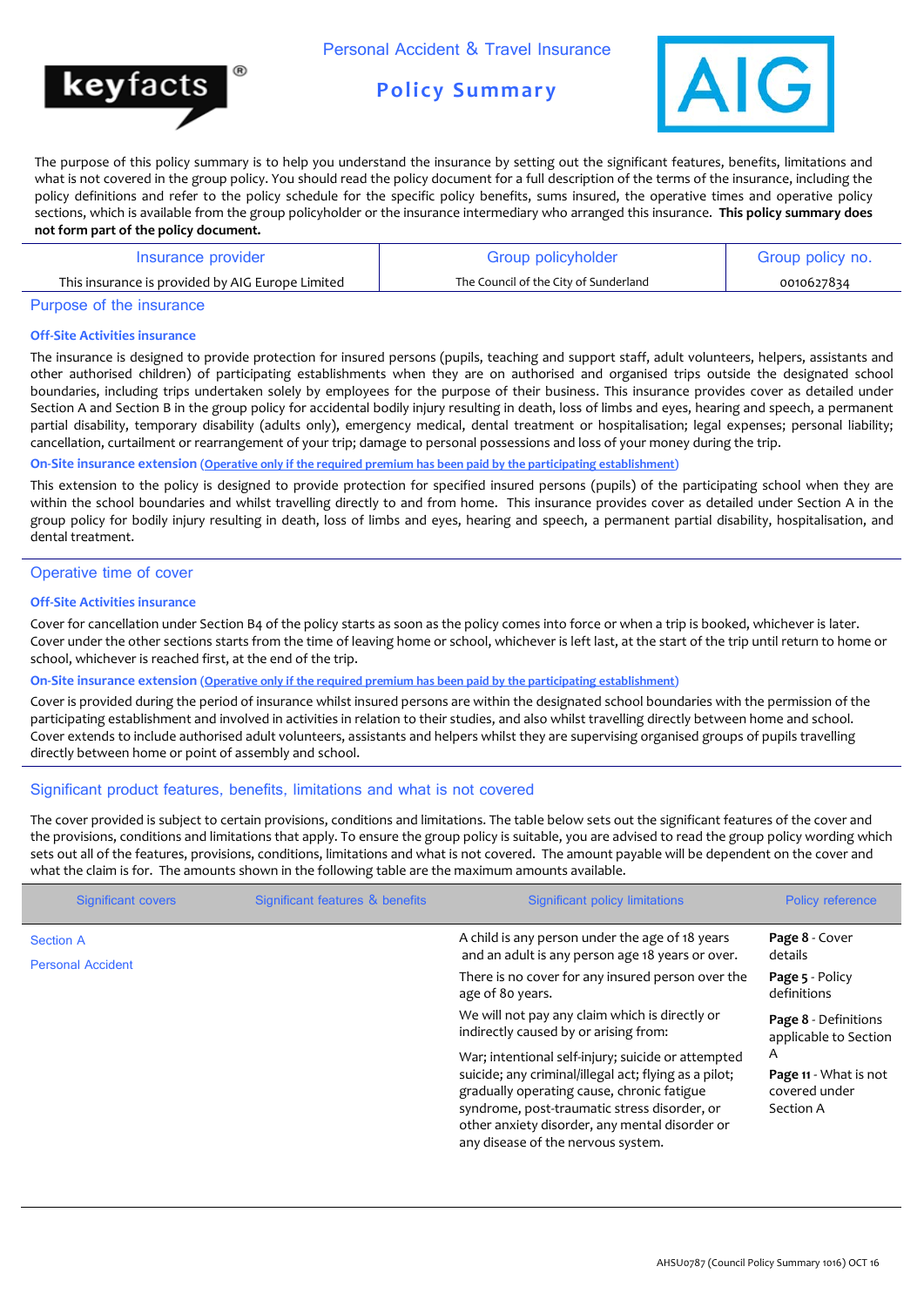| <b>Significant covers</b>                                                                                                                                                                                | Significant features & benefits                                                                                                                                                                                                                                                      | <b>Significant policy limitations</b>                                                                                                                                                                                                                                                                                                                                                   | <b>Policy reference</b>                                                                                                                                        |
|----------------------------------------------------------------------------------------------------------------------------------------------------------------------------------------------------------|--------------------------------------------------------------------------------------------------------------------------------------------------------------------------------------------------------------------------------------------------------------------------------------|-----------------------------------------------------------------------------------------------------------------------------------------------------------------------------------------------------------------------------------------------------------------------------------------------------------------------------------------------------------------------------------------|----------------------------------------------------------------------------------------------------------------------------------------------------------------|
| Death by accident<br>An amount of:<br>£10,000 for a child<br>£30,000 for an adult                                                                                                                        | Provides lump sum amount<br>following death caused by bodily<br>injury resulting from an accident.                                                                                                                                                                                   |                                                                                                                                                                                                                                                                                                                                                                                         |                                                                                                                                                                |
| <b>Permanent loss of limbs</b><br>An amount of £30,000                                                                                                                                                   | Provides lump sum amount<br>following physical severance or<br>permanent loss of use of a limb<br>following bodily injury resulting<br>from an accident.                                                                                                                             |                                                                                                                                                                                                                                                                                                                                                                                         |                                                                                                                                                                |
| Permanent loss of sight, speech<br>and hearing in both ears<br>An amount of £30,000<br>Loss of hearing in one ear is<br>£7,500                                                                           | Provides lump sum amount<br>following disablement caused by<br>bodily injury resulting from an<br>accident which causes total and<br>permanent loss of sight, speech<br>and hearing.                                                                                                 |                                                                                                                                                                                                                                                                                                                                                                                         | Page 8 - Cover<br>details<br>Page 5 - Policy                                                                                                                   |
| Permanent partial disability<br>An amount up to £30,000                                                                                                                                                  | Provides lump sum amount based<br>on a set scale of percentages<br>according to the degree of<br>disability caused by bodily injury<br>resulting from an accident.                                                                                                                   | A disability which is not provided for under the<br>scale or other cover sections will be assessed<br>based on the degree of disability up to a<br>maximum payment of £30,000.                                                                                                                                                                                                          | definitions<br>Page 8 - Definitions<br>applicable to Section<br>Α                                                                                              |
| <b>Hospital confinement</b><br>An amount of £35 per day                                                                                                                                                  | Provides a daily sum if you are<br>hospitalised due to bodily injury<br>resulting from an accident.                                                                                                                                                                                  | You must be hospitalised as an in-patient for<br>more than 24 hours before any payment will be<br>made by us.<br>We will not pay this daily sum for more than 182<br>days.                                                                                                                                                                                                              | Page 32 - What is not<br>covered under this<br>policy<br>Page 11 - What is not<br>covered under<br>Section A                                                   |
| Temporary total disability<br>£50 per week                                                                                                                                                               | Weekly compensation resulting<br>from injury which temporarily<br>prevents an Insured Person (an<br>employee or an authorised adult)<br>from carrying out the whole of<br>their occupational duties.                                                                                 | The amount payable is limited to 52 weeks.                                                                                                                                                                                                                                                                                                                                              |                                                                                                                                                                |
| <b>Dental treatment</b><br>Up to £1,500                                                                                                                                                                  | Provides cover for the costs<br>incurred for treatment due to<br>bodily injury resulting from an<br>accident damaging your teeth.                                                                                                                                                    | There is no cover for dental treatment for a<br>dental injury:<br>caused by foodstuff whilst you are consuming it;<br>using precious metals other than for the<br>replacement or repair of bridgework, artificial<br>teeth, crown or dentures to a similar type or<br>quality;<br>not apparent within one week or claimed within<br>30 days of the accident which caused the<br>damage. |                                                                                                                                                                |
| Section B1.1, B1.2, B1.3 & B1.4<br>$-$ Section B2<br>Medical, Hospitalisation and<br><b>Emergency Travel Expenses,</b><br><b>Repatriation Expenses &amp;</b><br><b>Assistance</b><br>An unlimited amount | Provides cover for costs arising in<br>the event of illness, injury or death<br>during a trip outside the United<br>Kingdom, for medical assistance<br>and, if medically necessary, air<br>ambulance, rescue following<br>illness or injury and for travel<br>advice and assistance. | There is no cover:<br>When travelling against the advice of a medical<br>practitioner or if the purpose of a trip is to receive<br>medical treatment or advice;<br>as a result of the use of non-prescribed drugs,<br>which cannot be legally obtained from a<br>pharmacy;<br>as a result of suicide, attempted suicide or self-<br>inflicted injury;                                   | Pages 12, 13 & 14 -<br>Cover details<br>Page 12 - Definitions<br>applicable to<br>Sections B1.1 - B1.3<br>Page 13 - What is not<br>covered under<br>Section B1 |

<u>.</u>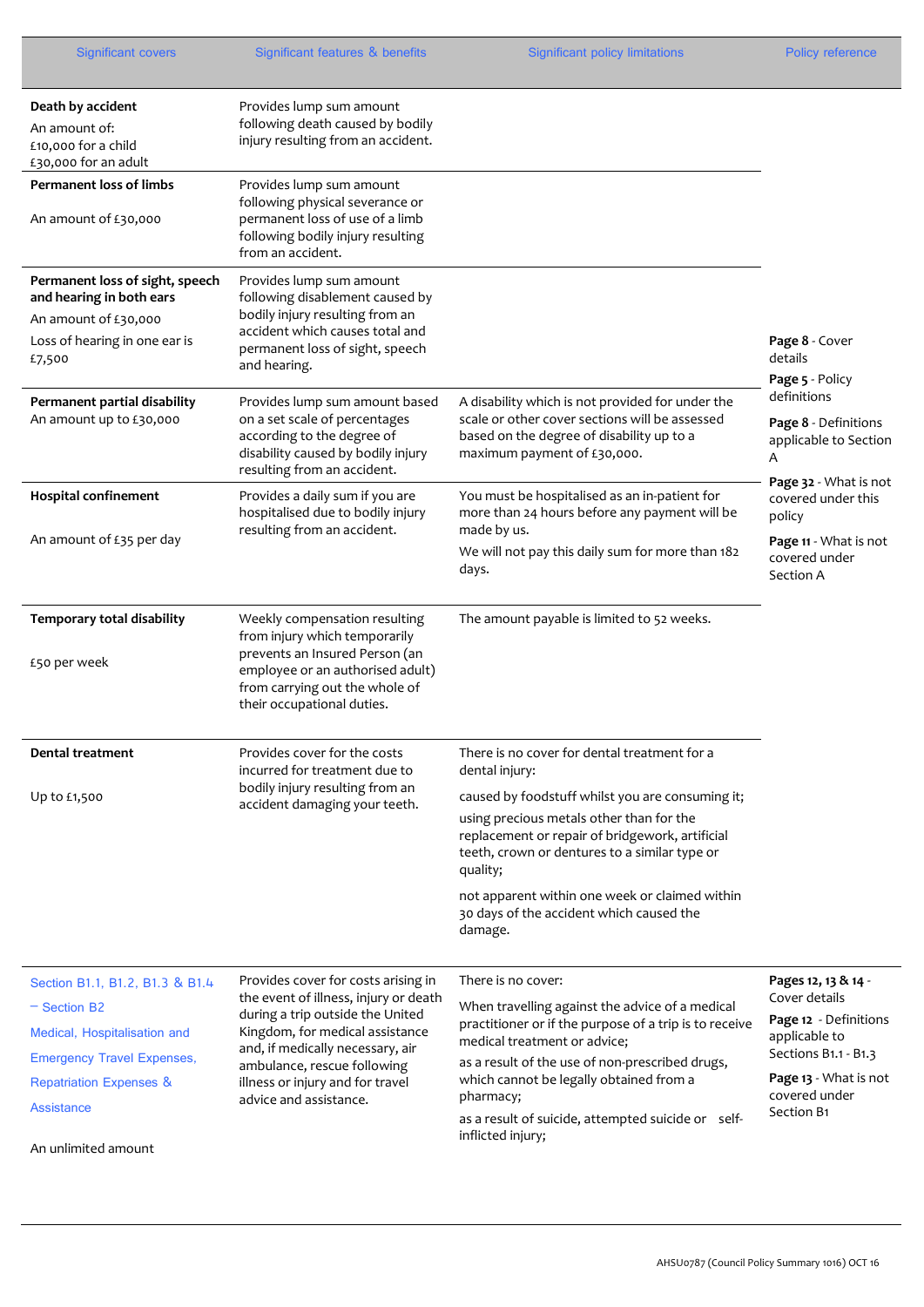| Significant covers                                                                                                                                                                                                          | Significant features & benefits                                                                                                                                                                                                                                                       | <b>Significant policy limitations</b>                                                                                                                                                                                                                                                                     | <b>Policy reference</b>                                                            |
|-----------------------------------------------------------------------------------------------------------------------------------------------------------------------------------------------------------------------------|---------------------------------------------------------------------------------------------------------------------------------------------------------------------------------------------------------------------------------------------------------------------------------------|-----------------------------------------------------------------------------------------------------------------------------------------------------------------------------------------------------------------------------------------------------------------------------------------------------------|------------------------------------------------------------------------------------|
| <b>Section B3</b><br><b>Search and Rescue</b><br>Up to £25,000 but not<br>exceeding £100,000 for all<br>insured persons as a result of<br>any one event and not<br>exceeding £250,000 during any<br>one period of insurance | Provides cover for costs incurred<br>by Lifeline Plus Assist or levied by<br>recognised rescue or police<br>authorities in searching for an<br>insured person who is reported<br>missing and is known or believed<br>to be, or is in danger of suffering<br>bodily injury or illness. | The insured person must not knowingly endanger<br>their life or that of another insured person.<br>Arrangements for search and rescue must be<br>made with the involvement of Lifeline Plus Assist.                                                                                                       | Page 16 - Cover<br>details                                                         |
| Section B4                                                                                                                                                                                                                  |                                                                                                                                                                                                                                                                                       | There is no cover for:                                                                                                                                                                                                                                                                                    | Page 17 - Cover                                                                    |
| Cancellation, Curtailment,<br>Disruption, Replacement &<br><b>Travel Delay</b>                                                                                                                                              | Provides cover for travel and                                                                                                                                                                                                                                                         | cancelling, cutting short or altering a trip unless<br>the reason is outside the control of the group<br>policyholder, a policyholder or an insured person;                                                                                                                                               | details<br>Page 18 - Definitions<br>applicable to Section<br><b>B4</b>             |
| Up to £5,000 for cancellation,<br>curtailment, disruption or<br>replacement                                                                                                                                                 | accommodation expenses that<br>have been paid or are due to be<br>paid under a contract and cannot<br>be reclaimed if a trip is cancelled,                                                                                                                                            | claims resulting from the default of any provider<br>(or their agent) of transport or accommodation<br>and claims resulting from an insured person<br>failing to follow the itinerary supplied;                                                                                                           | Page 18 - What is not<br>covered under<br>Section B4                               |
| £25 per hour up to £150 for<br>travel delay                                                                                                                                                                                 | cut short or altered.<br>Provides a payment if a trip is<br>delayed for more than four hours.                                                                                                                                                                                         | claims as a result of regulation made by any<br>Public Authority or Government;<br>claims as a result of the curtailment of a trip of a<br>disruptive pupil are limited to 50% of the costs<br>incurred;<br>The maximum amount payable for all insured<br>persons arising out of any one trip is £50,000. |                                                                                    |
|                                                                                                                                                                                                                             |                                                                                                                                                                                                                                                                                       |                                                                                                                                                                                                                                                                                                           |                                                                                    |
| <b>Section B5</b><br><b>Personal Property</b><br>Up to £2,500                                                                                                                                                               | Provides cover for property<br>owned by or in the custody or<br>control on an insured person if it is<br>lost, stolen or damaged during a<br>trip.                                                                                                                                    | There is no cover for:<br>breakage of fragile items, wear and tear or loss of<br>money.                                                                                                                                                                                                                   | Page 20 - Cover<br>details<br>Page 20 - Definitions<br>applicable to<br>Section B5 |
|                                                                                                                                                                                                                             |                                                                                                                                                                                                                                                                                       |                                                                                                                                                                                                                                                                                                           | Page 20 - What is not<br>covered under<br>Section B5                               |
|                                                                                                                                                                                                                             |                                                                                                                                                                                                                                                                                       |                                                                                                                                                                                                                                                                                                           |                                                                                    |
| <b>Section B6</b>                                                                                                                                                                                                           | Provides cover for cash and<br>traveller's cheques lost or stolen                                                                                                                                                                                                                     | There is no cover for:<br>loss of cash in excess of £1,000;                                                                                                                                                                                                                                               | Page 21 - Cover<br>details                                                         |
| <b>Money</b><br>Up to £1,000 or £2,500 in respect<br>of an adult group leader                                                                                                                                               | during a trip.                                                                                                                                                                                                                                                                        | credit card fraud unless all the terms and<br>conditions of the card have been complied with;                                                                                                                                                                                                             | Page 21 - Definitions<br>applicable to Section<br>B6                               |
|                                                                                                                                                                                                                             |                                                                                                                                                                                                                                                                                       |                                                                                                                                                                                                                                                                                                           | Page 21 - What is not                                                              |

covered under Section B6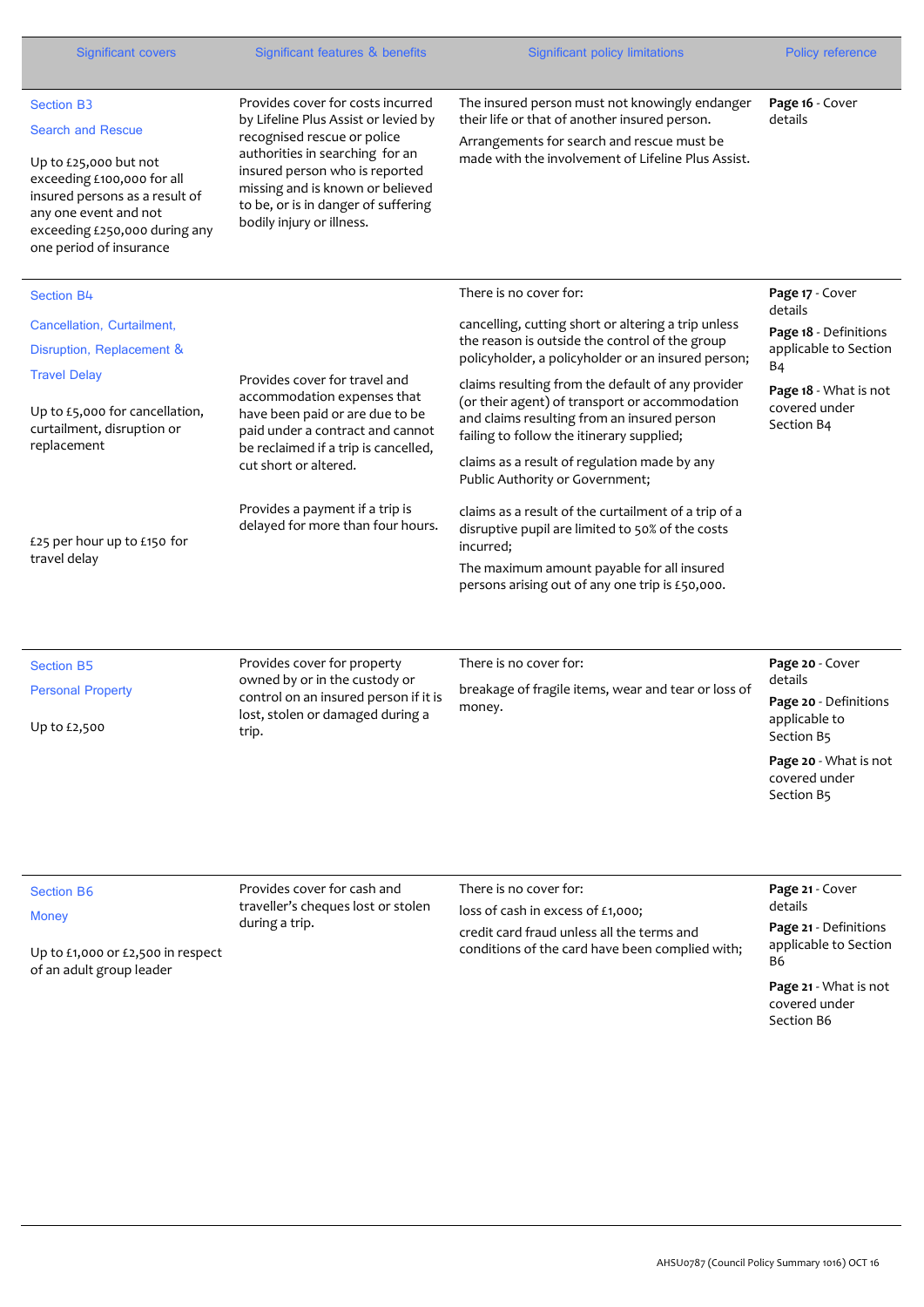| <b>Significant covers</b>                                                              | Significant features & benefits                                                                                                                                                                                                                                                 | <b>Significant policy limitations</b>                                                                                                                                                                                 | Policy reference                                             |
|----------------------------------------------------------------------------------------|---------------------------------------------------------------------------------------------------------------------------------------------------------------------------------------------------------------------------------------------------------------------------------|-----------------------------------------------------------------------------------------------------------------------------------------------------------------------------------------------------------------------|--------------------------------------------------------------|
| <b>Section B7</b>                                                                      | Provides cover in the event of:                                                                                                                                                                                                                                                 | There is no cover if the loss is not reported to the<br>police within 48 hours.                                                                                                                                       | Page 22 - Cover<br>details                                   |
| <b>Winter Sports</b><br>Replacement ski hire - up to £25<br>per day up to a maximum of | an insured person's skis being<br>lost, broken or mislaid by an<br>airline;                                                                                                                                                                                                     | You must take reasonable precautions for the<br>safety of your ski pass.                                                                                                                                              | Page 22 - Definitions<br>applicable to Section<br><b>B</b> 7 |
| £250<br>Ski Pass – up to £75 per week up<br>to a maximum of £250                       | an insured person being unable to<br>use their ski pass following an<br>accident, Illness or theft;<br>an insured person being unable to<br>ski due to lack of snow.                                                                                                            |                                                                                                                                                                                                                       | Page 22 - What is not<br>covered under<br>Section B7         |
| Piste Closure - up to £25 per day<br>up to a maximum of £250                           |                                                                                                                                                                                                                                                                                 |                                                                                                                                                                                                                       |                                                              |
| <b>Section B8</b>                                                                      | Provides cover for costs allowing                                                                                                                                                                                                                                               | There is no cover for:                                                                                                                                                                                                | Page 23 - Cover                                              |
| <b>Legal Expenses</b>                                                                  | an insured person to pursue a<br>claim for damages and/or<br>compensation against a third                                                                                                                                                                                       | legal expenses incurred in the defence against<br>any civil claim or legal proceedings made or<br>brought against an insured person;                                                                                  | details<br>Page 23 - Definitions<br>applicable to            |
| Up to £50,000                                                                          | party, who has caused them<br>injury, death or illness during a<br>trip.                                                                                                                                                                                                        | fines or other penalties imposed by a court of<br>criminal jurisdiction;                                                                                                                                              | Section B8<br>Page 24 - What is not                          |
|                                                                                        |                                                                                                                                                                                                                                                                                 | legal expenses in connection with any criminal<br>act deliberately or intentionally committed by an<br>insured person;                                                                                                | covered under<br>Section B8                                  |
|                                                                                        |                                                                                                                                                                                                                                                                                 | legal expenses incurred in pursuing any claim<br>against any travel agent, tour operator, insurer,<br>or their agents;                                                                                                |                                                              |
|                                                                                        |                                                                                                                                                                                                                                                                                 | any claim or circumstance notified more than<br>two years after the incident from which the                                                                                                                           |                                                              |
|                                                                                        |                                                                                                                                                                                                                                                                                 | cause of action arose;<br>legal expenses incurred by an insured person<br>making a claim against the group policyholder, a<br>policyholder, us or any organisation or person<br>involved in arranging this insurance. |                                                              |
|                                                                                        |                                                                                                                                                                                                                                                                                 |                                                                                                                                                                                                                       |                                                              |
| <b>Section B9</b>                                                                      | Indemnifies an insured person for<br>any legal liability they incur during                                                                                                                                                                                                      | There is no cover:                                                                                                                                                                                                    | Page 25 - Cover<br>details                                   |
| <b>Personal Liability</b>                                                              | a trip which results from bodily<br>injury, sickness and disease or                                                                                                                                                                                                             | for bodily injury to, or sickness or disease of, any<br>person who is under a contract of employment,                                                                                                                 | Page 25 - What is not<br>covered under                       |
| Up to £2,000,000                                                                       | accidental loss or damage to the<br>property of any person.<br>Indemnifies an insured person for<br>any legal liability they incur during<br>a trip which results from bodily<br>injury, sickness and disease or<br>accidental loss or damage to the<br>property of any person. | service or apprenticeship with a group                                                                                                                                                                                | Section B9                                                   |
|                                                                                        |                                                                                                                                                                                                                                                                                 | policyholder or an insured person for injury that<br>results from their employment by a group                                                                                                                         |                                                              |
|                                                                                        |                                                                                                                                                                                                                                                                                 | policyholder or an insured person;<br>for liability arising directly or indirectly by or                                                                                                                              |                                                              |
|                                                                                        |                                                                                                                                                                                                                                                                                 | through, or in connection with, any mechanically<br>propelled vehicle, aircraft or watercraft.                                                                                                                        |                                                              |
|                                                                                        | There is no cover:                                                                                                                                                                                                                                                              |                                                                                                                                                                                                                       |                                                              |
|                                                                                        |                                                                                                                                                                                                                                                                                 | for bodily injury to, or sickness or disease of, any<br>person who is under a contract of employment,                                                                                                                 |                                                              |
|                                                                                        |                                                                                                                                                                                                                                                                                 | service or apprenticeship with a group                                                                                                                                                                                |                                                              |
|                                                                                        |                                                                                                                                                                                                                                                                                 | policyholder or an insured person for injury that<br>results from their employment by a group<br>policyholder or an insured person;                                                                                   |                                                              |
|                                                                                        |                                                                                                                                                                                                                                                                                 |                                                                                                                                                                                                                       |                                                              |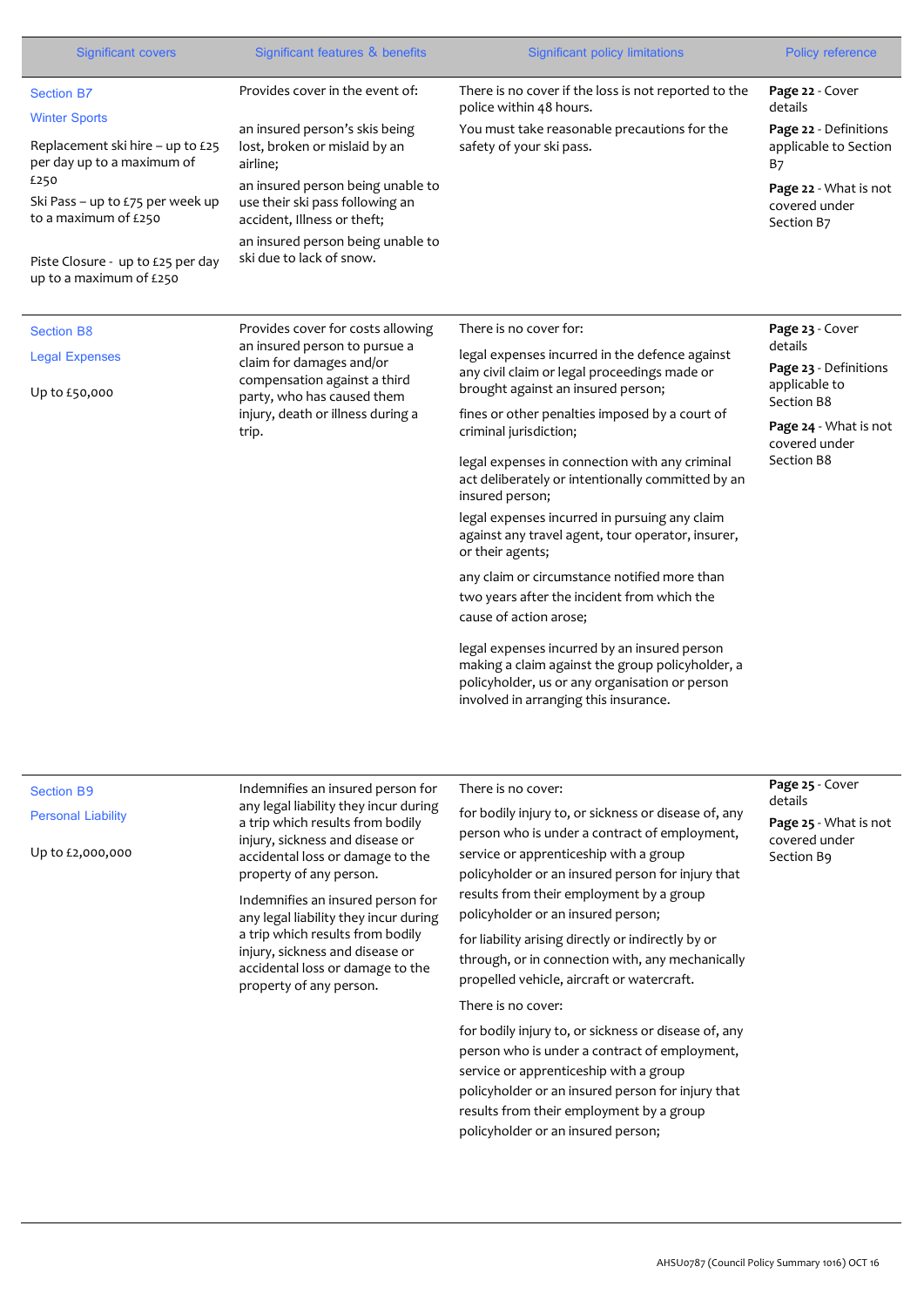| <b>Significant covers</b>                       | Significant features & benefits | <b>Significant policy limitations</b>                                                                                                                                                                                                                                     | <b>Significant covers</b>                           |
|-------------------------------------------------|---------------------------------|---------------------------------------------------------------------------------------------------------------------------------------------------------------------------------------------------------------------------------------------------------------------------|-----------------------------------------------------|
| <b>Section B9</b><br>Personal Liability - cont. |                                 | for liability arising directly or indirectly by or<br>through, or in connection with, any mechanically<br>propelled vehicle, aircraft or watercraft.                                                                                                                      | Page 25 - Cover<br>details<br>Page 25 - What is not |
|                                                 |                                 | for liability arising directly or indirectly by or<br>through or in connection with:                                                                                                                                                                                      | covered under<br>Section B9                         |
|                                                 |                                 | the ownership, possession or occupation of<br>land, or buildings, immobile property or<br>caravans other than occupying a temporary<br>residence, any wilful, malicious or unlawful act,<br>the carrying on of any trade, business or<br>profession, any racing activity. |                                                     |
|                                                 |                                 | for accidental loss or damage to property<br>belonging to, held in trust by, or in the custody or<br>control of the group policyholder or an insured<br>person or any of their employees or any member<br>of an insured person's family or household;                     |                                                     |
|                                                 |                                 | for liability attaching to the group policyholder or<br>an insured person under an express term of any<br>contract, unless liability would attach to any<br>insured person whether the express term existed<br>or no;                                                     |                                                     |
|                                                 |                                 | for liability for which payment should be more<br>specifically claimed under any other contract of<br>insurance in the name of the group<br>policyholder, or an insured person;                                                                                           |                                                     |
|                                                 |                                 | for any claim where an insured person is insane<br>or which results from an insured person being<br>under the influence of or affected by drugs<br>(other than drugs taken under the direction of<br>a medical practitioner), alcohol, or solvents;                       |                                                     |
|                                                 |                                 | for any claim resulting from venereal disease,<br>sexually transmitted diseases, Acquired<br>Immune Deficiency Syndrome (AIDS) or any<br>AIDS related condition.                                                                                                          |                                                     |
| <b>Section B10</b>                              | Provides cover in the form of a | There is no cover for:                                                                                                                                                                                                                                                    | Page 26 - Cover                                     |

#### Hijack, Kidnap, Kidnap for

Ransom Consultants Costs or

# Hostage

£300 per day up to a maximum of £15,000 as a result of hijack, kidnap or being taken hostage

Up to £50,000 in respect of kidnap for ransom consultants costs

daily benefit for forcible or illegal detention as a result of hijack, kidnap or being taken hostage and a lump sum benefit for ransom consultants costs.

fraudulent, dishonest or criminal acts of the group policyholder or insured person;

incidents within an insured person's permanent country of residence;

consultants costs where any kidnap for ransom occurs in Colombia, Iraq, Nigeria or the Philippines.

# details

**Page 26** - Definitions applicable to Section B10

**Page 26** - What is not covered under Section B10